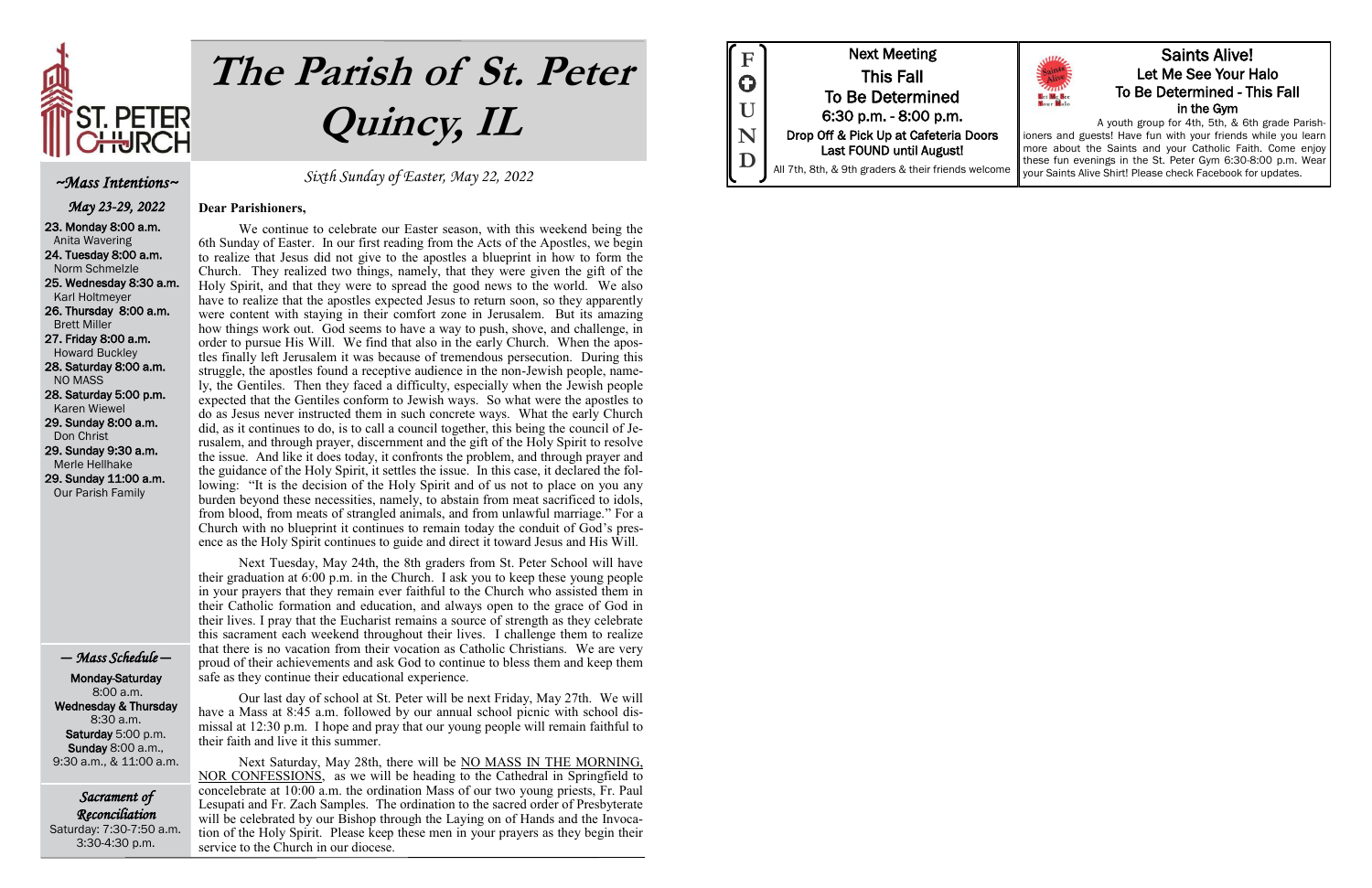

i

# **The School of St. Peter**

School of St. Peter 2500 Maine Street Quincy, IL 62301 Phone: 217-223-1120 Website: www.stpeterschool.com Email: c.venvertloh@cospq.org

# Week of May 22, 2022 A Message from Mrs. Cindy Venvertloh *"St. Peter School provides a quality education built on Catholic values and teachings."*

Monday, May 23: Read Day in the Park (gr. K-2).





Wednesday, May 25: 8:30 a.m. Children's Mass; last day for preschool 3's and 4's; PS4 Graduation.

### WHAT IS HAPPENING THIS WEEK?

Tuesday, May 24: PS4 Madison Park Fun Day; 8th grade Graduation Day (9:30 a.m. pictures, 10:15 a.m. Honors Ceremony, 11:15 a.m. lunch, 6:00 p.m. Mass)

Thursday, May 26:

Friday, May 27: Last Day of School 8:45 Mass; 12:30 dismissal—no pm bus service; no daycare.

Daycare Coordinator Position Open For 2022-2023 School Year

### QMG FREE Sports Physicals

Wednesday, June 15 / Tuesday, July 26, 5:30 – 8:30pm Appt required. 217-222-6550 x3282 to schedule. No immunizations for 6th and 9th grade. More info at www.quincymedgroup.com/sports

### Advanced Physical Therapy FREE Sports Physicals

### Ï NO MASS Saturday Morning, May 28th

 Advance Physical Therapy will be having their FREE sports physicals on June 28th and July 19th from 5:30pm-8:00pm. The physicals are for all CYO, QND, QHS and any other school sport physical. The only athletes not included are 6th and 9th graders due to requirements with immunization. The physicals are free, but an appointment must be made by calling 217-222-6800. The physicals are located at our 4800 Maine, Suite 48-100 (Blessing Health Center, first floor).

### ٦ Memorial Day Mass at Calvary Cemetery

### St. Francis Parish Picnic

### í Social Concerns 5th Sunday Collection

 May 28 & 29 is the Fifth Sunday collection for the Social Concerns Committee. Please consider making a donation to help support our community. Thank you for your generosity! l

The St. Veronica Guild will meet Thursday, May 26 in the Lower Level of the rectory at 1:00 p.m., making prayer shawls & blankets for those who need to feel the love of Jesus in a time of need. All are welcome, please join us!

### j Totus Tuus is Back!!

 St. Francis Solanus Parish will hold its annual Parish Picnic on Saturday, June 11, 5:00 p.m. to midnight. The picnic will host a variety of food and beverages, live music, cash raffle, silent auction, basket raffle, dunk tank, kids' games, rain ride, bounce houses and more. The Heidelberg Band will play from 5:30-7:30 p.m. and ELEVEN will take the stage from 8:00 p.m.-midnight. The St. Francis Parish Picnic will also host the "Everybody Wins" Mega Raffle Mega Drawings beginning at 7:00 p.m. We hope to see you there!

### Junefest

 Junefest will be held at St. Dominic School beginning with Mass at 4:00pm at St. Dominic School and will run until Midnight. Cornhole tournament, food & drinks, indoor Bingo, adult & kids games, raffle, basket raffle, 50/50, silent auction. Band HEARSAY 8:30-midnight.

### Baptism

 Lincoln Rose Peter, daughter of Logan & Gracie (Scott) Peter, was made a child of God through the reception of the sacrament of Baptism on Sunday, May 15, 2022.

 We will not have Mass on Saturday morning, May 28th, so that the priests can attend the Ordination for Deacon Zach Samples. There will not be morning confessions either.

 Memorial Day Mass will be held at the Chapel in Calvary Cemetery on Monday, May 30, at 9:00am. Blessed Sacrament will be hosting this year. In case of rain the service will be held at Blessed Sacrament. Please bring your own chair if possible. There will not be an 8:00am Mass or confessions that morning at St. Peter.

### St. Veronica Guild

 St. Peter and St. Francis will be sponsoring Totus Tuus (Catholic Kids Camp) this summer. It will be held at St. Peter this year. Save the date for students going into  $7<sup>th</sup>$  -  $12<sup>th</sup>$  grade on Sunday, July 24th – Thursday, July 28th (evenings) and students going into  $1^{st}$  – 6<sup>th</sup> grade on Monday, July 25<sup>th</sup> – Friday, July 29th (daytime).

### "Everybody Wins" Mega Raffle

 Only a few tickets remain for this year's Mega Raffle. Don't miss your chance to win the grand prize of \$100,000 or one of the many other cash prizes. Purchase your tickets at www.quincymegaraffle.org, through the school office, or at QND. Then, join us at the St. Francis Picnic on June 11 as we announce the winners!

| Please keep the following in your prayers:<br>~Elias Erd | Prayer<br><b>Requesta</b>        | n<br>W                                                                                                                                   |
|----------------------------------------------------------|----------------------------------|------------------------------------------------------------------------------------------------------------------------------------------|
|                                                          |                                  | r                                                                                                                                        |
|                                                          |                                  | tı                                                                                                                                       |
| ~Theresa Althoff                                         |                                  | W                                                                                                                                        |
| ~Bonnie Haubrich                                         | ~Mike Creek                      | S                                                                                                                                        |
| ~Norma Johnson                                           | ~Ted Kemner                      | n                                                                                                                                        |
| ~Jim Steinkamp                                           | ~Amy Seibert                     | D                                                                                                                                        |
| ~Priscilla & Bill Morrison ~Julie Eftink                 | ~Jo Buckley                      |                                                                                                                                          |
| ~John & Barb Meyer                                       | ~Billy Smith                     |                                                                                                                                          |
| ~Joan Wilson                                             | $~\sim$ Anonymous                | N                                                                                                                                        |
|                                                          |                                  | N                                                                                                                                        |
|                                                          |                                  | $\sigma$                                                                                                                                 |
|                                                          | ~lan Mehaffy<br>~Isabella Benner | ~Jack Terford<br>~Steve Hull<br>~Mark & Diane Zoller ~JoAnn Schaefer<br>To have a name added to this list, please call the Parish Office |

at 222-3155 or email church@cospq.org.

**JOIN GSA!** 

Are you looking for ways to be involved and share<br>ideas to support St. Peter School?

### Would you like to earn service hours for your time?

The St. Peter Grade School Association's mission is to provide support to our educators and encourage the connection between the families and our school. The GSA also sponsors and organizes school events, which deepen our community spirit and enrich our children's social and developmental experiences at St. Peter School. Meetings are held once a month and we would love to have you join. We have open board positions for the 2022/2023 school year.

# FOR MORE INFO, CALL JENNY

### 217.242.4175 or email: jenny.willingham@gmail.com

### MENU

Monday: Cooks Choice. Tuesday: Cooks Choice. Wednesday: Cooks Choice. Thursday: Cooks Choice. Friday: School Picnic.

### CONGRATULATIONS 6th GRADE DARE GRADUATES



We congratulate our sixth grade students who have graduated from DARE (Drug Abuse Resistance Education) this past Thursday. Over the last 10 weeks Officer Hastings has met with the students to teach them about the skills that they will need to avoid involvement in drugs, gangs, and violence. We also congratulate Sophia D. for winning the essay contest. She will be able to attend a special honorary dinner in the near future.

### MAY CROWNING



We were so blessed to share in a May Crowning service this past Friday. Our third grade students who received the sacraments of First Communion and Confirmation led the celebration of Mary. Our hope is that this will be a new tradition of special events each year at St. Peter School.



 $\frac{1}{2} \sum_{i=1}^{N} \frac{1}{2} \sum_{i=1}^{N} \frac{1}{2} \sum_{i=1}^{N} \frac{1}{2} \sum_{i=1}^{N} \frac{1}{2} \sum_{i=1}^{N} \frac{1}{2} \sum_{i=1}^{N} \frac{1}{2} \sum_{i=1}^{N} \frac{1}{2} \sum_{i=1}^{N} \frac{1}{2} \sum_{i=1}^{N} \frac{1}{2} \sum_{i=1}^{N} \frac{1}{2} \sum_{i=1}^{N} \frac{1}{2} \sum_{i=1}^{N} \frac{1}{2} \sum_{i=1}^{N$ 

sing praises with the Angels in Heaven forever.